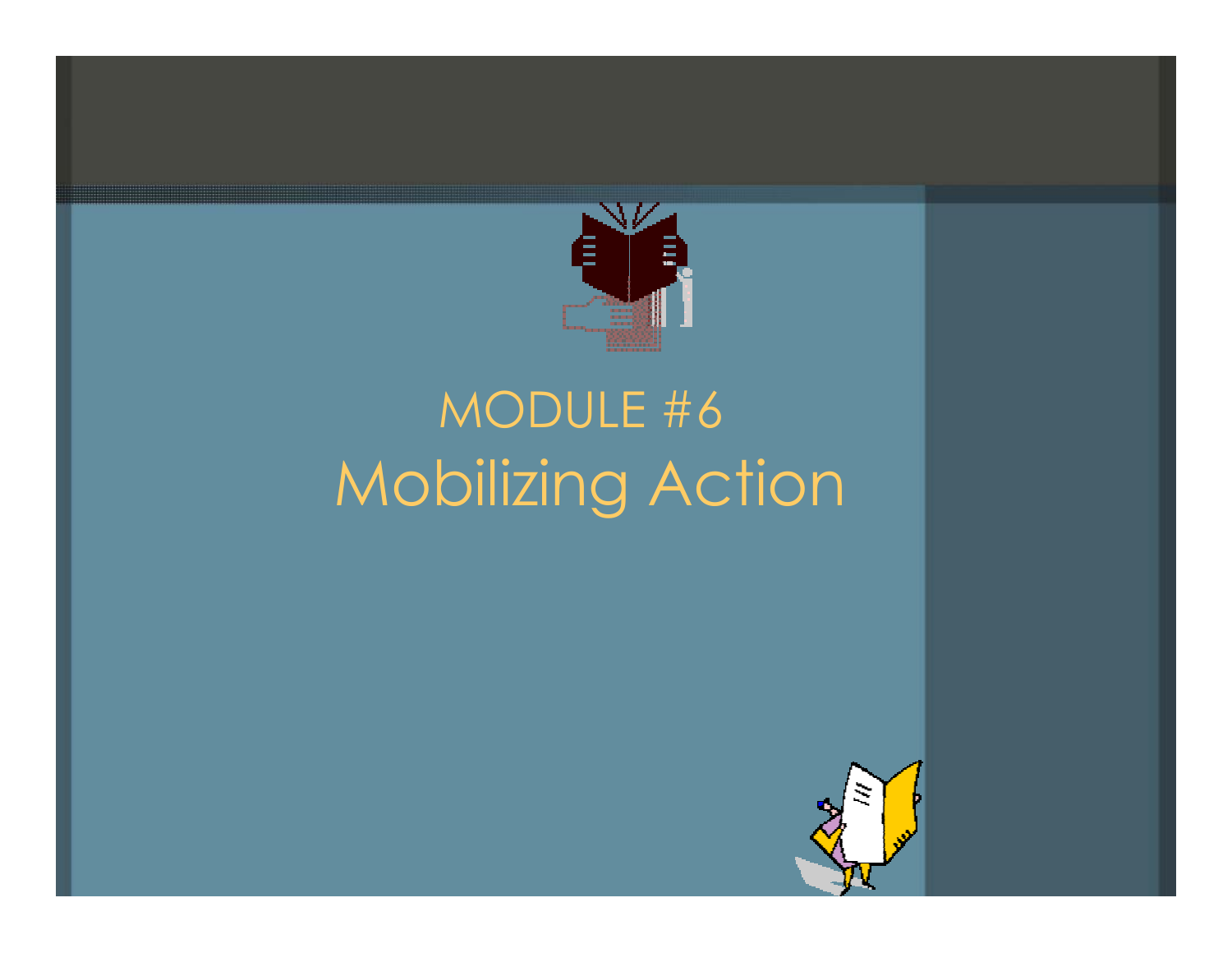### MODULE #6Action: GLOBAL FOLLOW-UP

#### At the international level, follow-up action should be in two phases

- • The first phase would publicize and build support for the Report's proposals and objectives. The second phase would start actions to change the current process of globalization in line with the Report's policy recommendations.
- •• In the first phase, all actors should use the Report as a basis for discussion and analysis; to consider its policy proposals; to take up recommendations; and to develop plans for advocacy and action. The purpose is to move from confrontation to dialogue and use the Report as a platform to build consensus to take corrective action.
- • Achieving a fair globalization depends on the political decisions of the most powerful actors to move forward, including those in authority to decide in government, parliaments, business, society and international organizations. Many recommendations can be implemented through ongoing negotiations in existing multilateral frameworks. Others will require new frameworks and policy initiatives.
- • The second phase should focus on greater policy coherence and better policy development, consisting of several elements,
	- Action at the national level to follow up Report recommendations on local, national, and regional policies
	- Initiatives for greater policy coherence within the multilateral system
	- A process to develop specific policies to implement the key recommendations, with involvement of all concerned stakeholders
	- Establishment of a Globalization Policy Forum among interested international organizations
	- More systematic research to provide essential technical inputs and strengthen the knowledge base

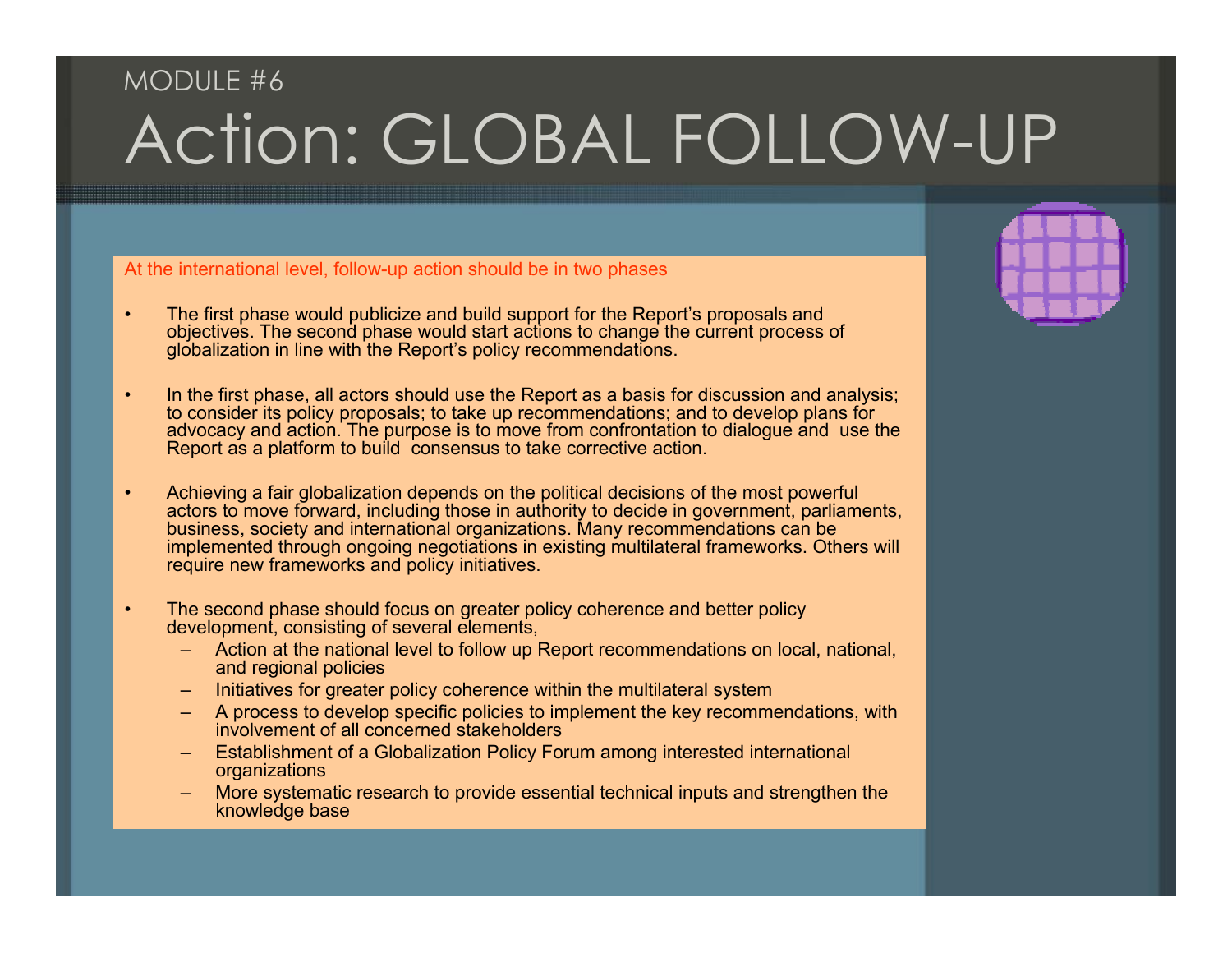#### MODULE #6Action: NATIONAL FOLLOW-UP

At the national level, follow up action could include

- • Special attention to strengthen national governance, achieve greater coherence in national policies on issues of global governance, adopt the goal of decent work for all as a central policy objective, and social dialogue in the policy formulation process.
- • National dialogues organized by the Commission created new opportunities for exchange and interaction between many different groups concerned with globalization. Governments and other actors should move the dialogue forward. The dialogues identify problems, disseminate information, share good practices and consider alternative policy responses. The outcomes would feed into the work of multilateral agencies.
- • Multilateral system reform should make it more democratic, participatory, transparent and accountable. The system should be strengthened to discharge it pivotal role effectively, including renewed political commitment to multilateralism. All countries must acknowledge their common interest in, and obligation to a strong, effective multilateral system capable of supporting a fair, productive and sustainable global economy.
- • Moving towards values-based globalization requires coherence of action on values between different international organizations within the multilateral system. It also requires more effective international promotion and realization of universal values. As a first step, all international organizations should apply their mandates in ways that respect human rights consistent with their obligations under international law.

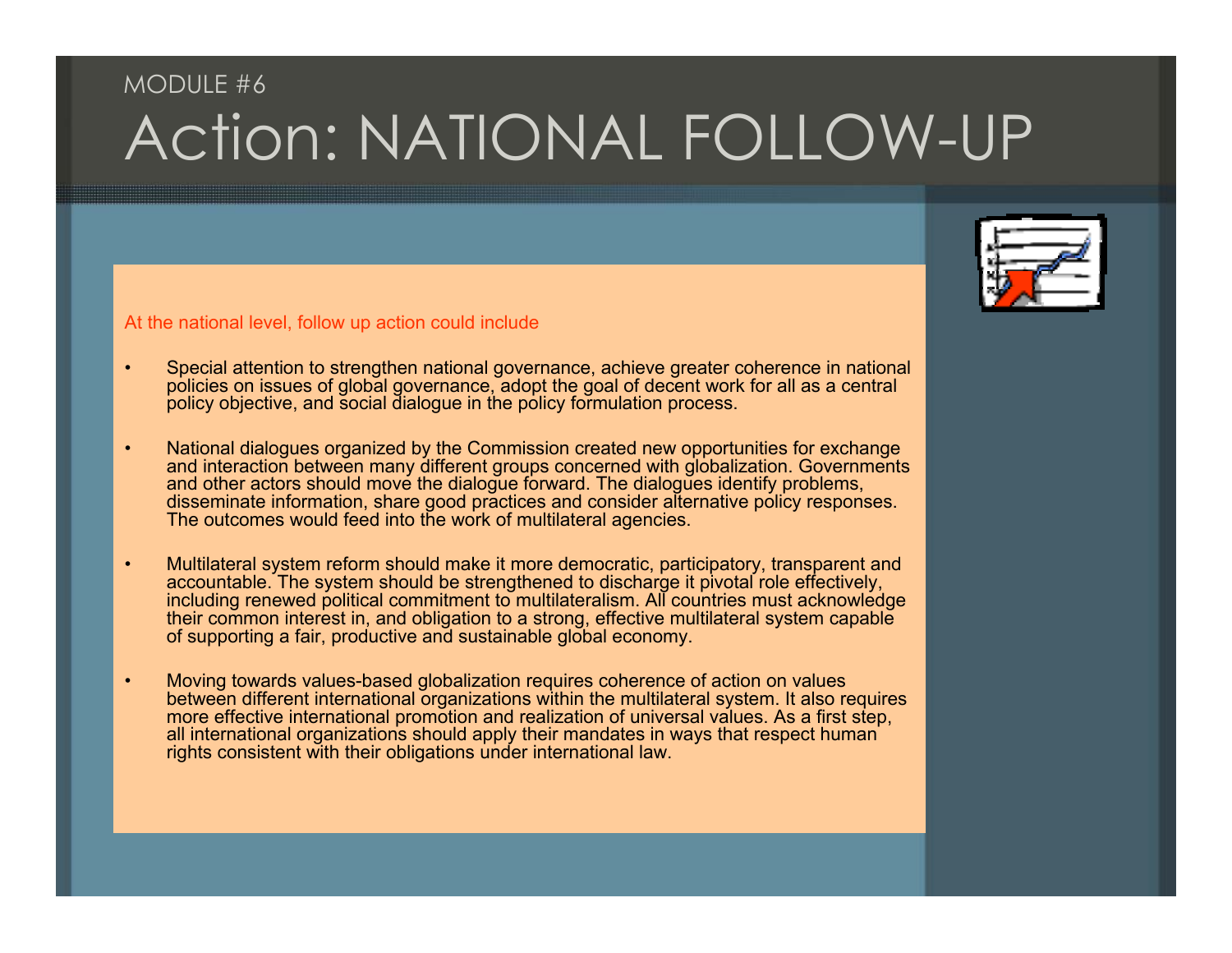### MODULE #6Action: POLICY COHERENCE

- • The multilateral system is under-performing in ensuring coherence among economic, financial, trade, environmental and social policies to promote human development and social progress. In particular, international organizations need to be given a clear political mandate to achieve greater policy coherence.
- • At the national level, regular reviews should be conducted of the social implications of economic, financial and trade policies. National ownership of the entire process is indispensable. Regarding employment, the ILO's Employment Policy Convention provides a framework which could be used as the basis for a global approach.
- • At the international level, new Policy Coherence Initiatives (PCI) should be undertaken by relevant organizations on key issues designed to develop integrated policy proposals on specific issues. All Executive Heads of the multilateral system should consider issues for Policy Coherence Initiatives with other agencies.
- •• Highest priority should be given to the question of global growth, investment and employment creation through a Policy Coherence Initiative.
- • Other priority cross-cutting issues could include poverty reduction, gender inequality and the empowerment of women, the integration of the informal economy into the economic mainstream, the protection of core labour rights, education, health, food security and human settlements

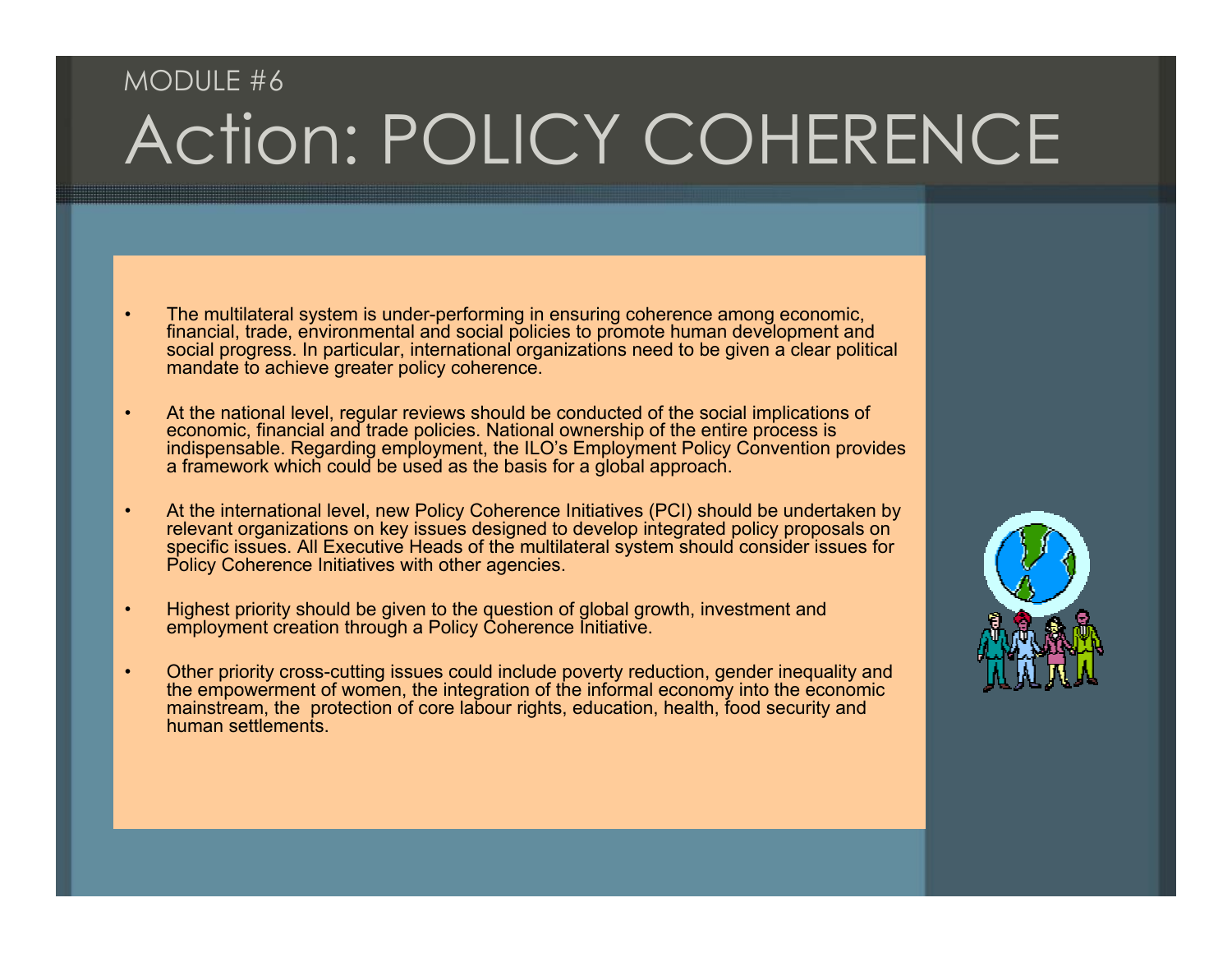## MODULE #6Action: POLICY DIALOGUE

- • Follow-up requires a process to transform specific recommendations into operational policies. That can be achieved through Policy Development Dialogues designed to bring about agreement and concrete implementation of specific proposals in the medium to long term. They could also start or deepen discussions on issues receiving little attention so far.
- • The dialogues would engage administrators, politicians, parliamentarians, business, labour, civil society, and other groups under-represented in formal governance structures. They would include those who have important expertise in relevant fields, those whose interests are at stake, and those with responsibilities in the implementation of change.
- • Each dialogue's agenda and participants could vary, depending on the stage of the debate and the subject involved and could include,
	- –Building a multilateral framework for the cross-border movement of people.
	- Corporate social responsibility for a fairer globalization. ILO should convene this forum with IOE and ICFTU playing major roles.
	- A development framework for FDI, which balances the rights and responsibilities of investors (domestic and international), host and home countries, taking into account the social impact
	- Globalization, adjustment and social protection to build a policy agenda to strengthen social protection in the global economy. It would engage UNDP, the World Bank, WTO, IMF and ILO among others.
	- Global capacity building on education and skills for information technology to widen the benefits from globalization.
	- The contribution of regional and sub-regional integration to a fairer globalization.
	- Gender equality as an instrument for a more inclusive globalization bringing together the United Nations, UNDP, the United Nations Development Fund for Women (UNIFEM) and other relevant actors.

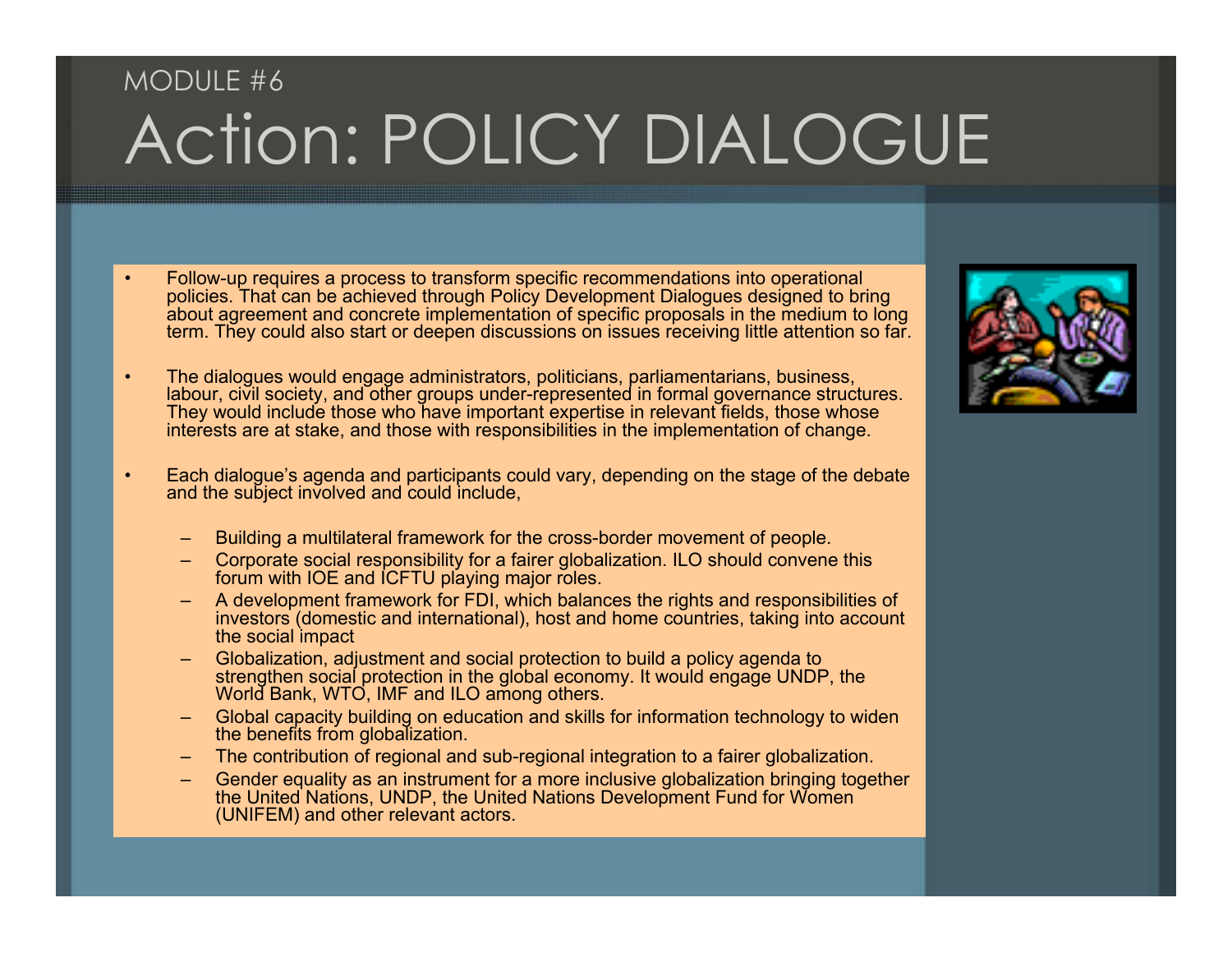## MODULE #6Action: POLICY FORUM

- • Beyond the focused policy dialogues, there is a need for a broader platform for exchange of ideas among people with different perspectives on globalization. Bringing differing views into dialogue enriches understanding and is an essential step towards finding common cause and ways forward.
- • For this reason, we recommend creation of a Globalization Policy Forum among interested international organizations, as part of a sustained effort to make dialogue between different points of view the foundation of a fairer globalization. It would examine key issues relevant to the social dimension of globalization.
- • The Forum will be a platform for multi-stakeholder dialogues and to build public support for proposals emerging from them. It would bring together the UN's multilateral agencies with other organizations, groups and individuals who are concerned with the social dimension of globalization.
- • The Forum would regularly assess the social impact of policies in the global economy and tap the knowledge, resources and perspectives of all participating organizations in monitoring trends on the social impact of globalization and key policy issues.
- • The ILO should take the initiative to follow up this recommendation in cooperation with interested international organizations. Participating institutions could also make an important contribution by preparing a regular "State of Globalization Report", reflecting the experience and perspectives of their constituencies.

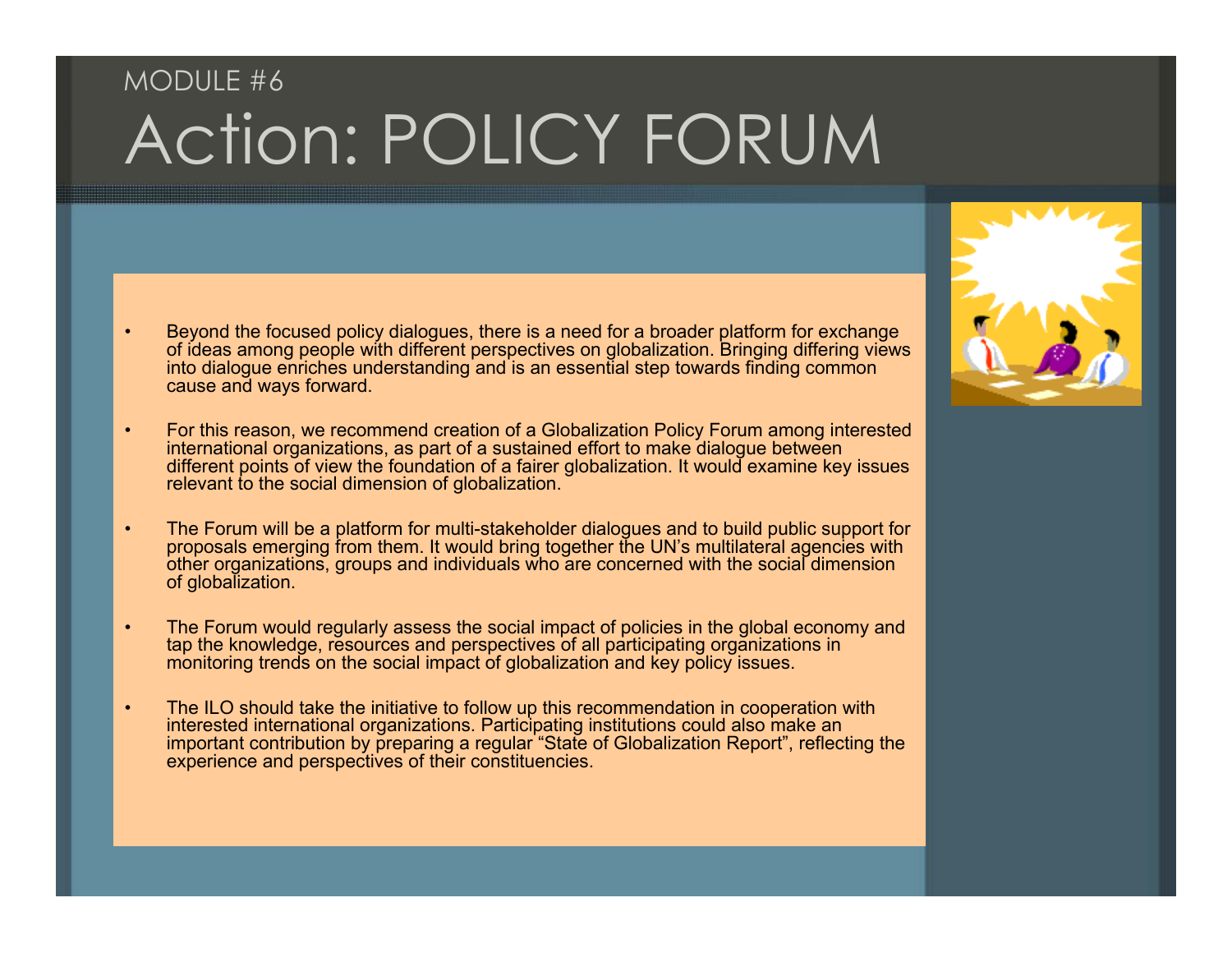## MODULE #6Action: SUPPORT

#### Research support

- • The task ahead is to generate the political will to turn commitment into action. Progress demands a more open exchange and improved dialogue among all concerned. In this context, knowledge development is essential to make globalization a positive force for people throughout the world.
- • Relevant institutions and networks should collaborate and invest in a common research effort on the social dimension of globalization, engaging the multilateral system as well as NGOs. The main multilateral organizations should develop joint research programmes on the key issues. General support should be given to existing multidisciplinary task forces and policy forums that bring together researchers.
- • A regular academic conference and journal on the social dimension of globalization would help to maintain open intellectual debate and provide a route for the regular publication of empirical research. There is a strong case for developing this on a regional basis, so as to ensure that all regions of the world can engage with such initiatives.

#### Institutional support

- • ILO and other interested organizations should give operational assistance to the overall follow-up of this Report. There will clearly be a need for extra-budgetary resources to implement many of these initiatives. Donor countries and other funding institutions should provide support because of the international community's substantial stake in fairer globalization.
- • Members of the Commission will monitor reactions to the Report, support campaigns and debates, and promote policy action in different fora. They will remain engaged to carry forward recommendations.

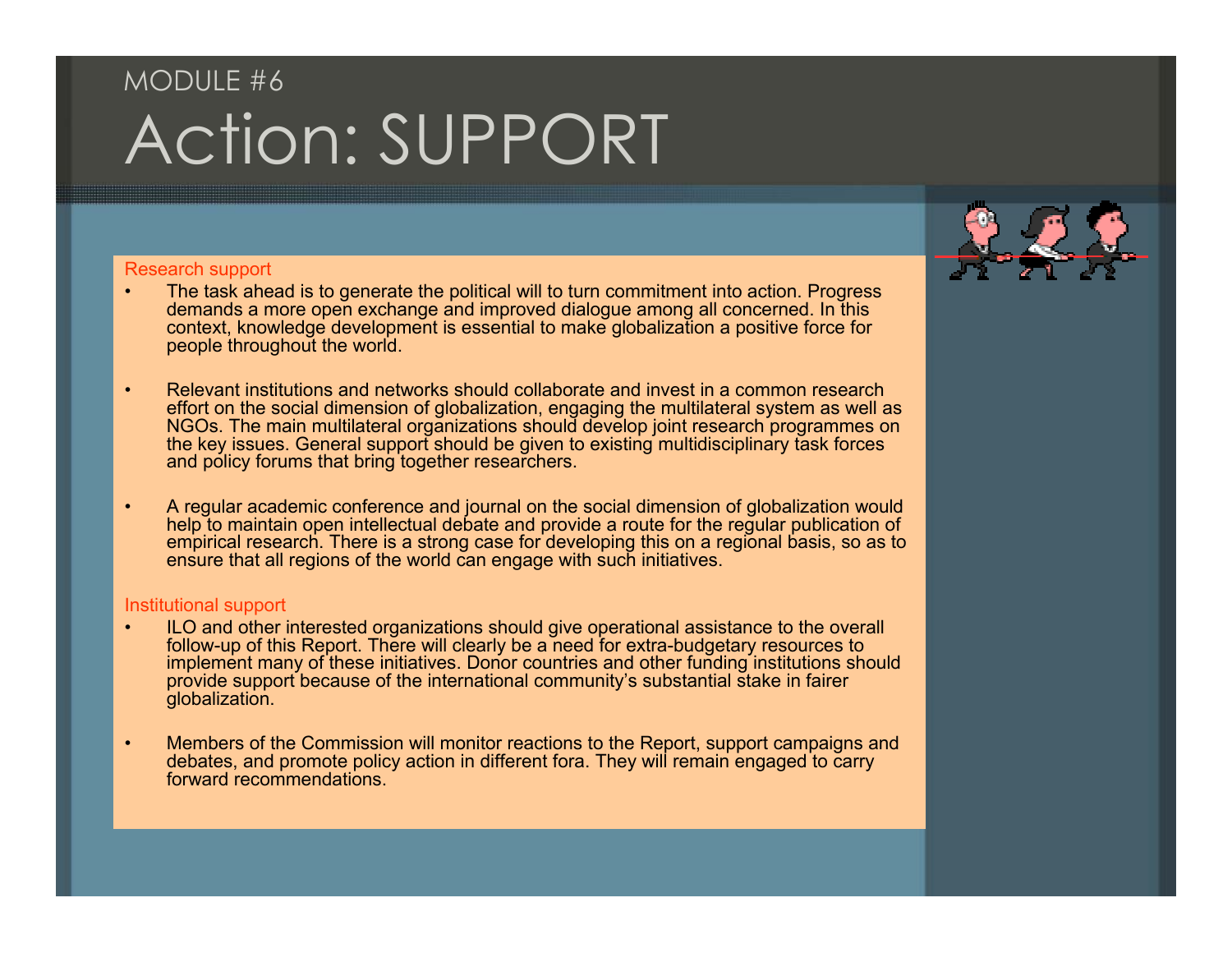# REVIEW #6



- 1.What are the two phases of follow-up to this Report?
- 2.Why is national follow-up so important?
- 3.How is the multilateral system under-performing in ensuring coherence?
- 4.What should be included in Policy Development Dialogues?
- 5.How can a Global Policy Forum advance a fair globalization?
- 6. What can knowledge development and research add to the social dimension of globalization?